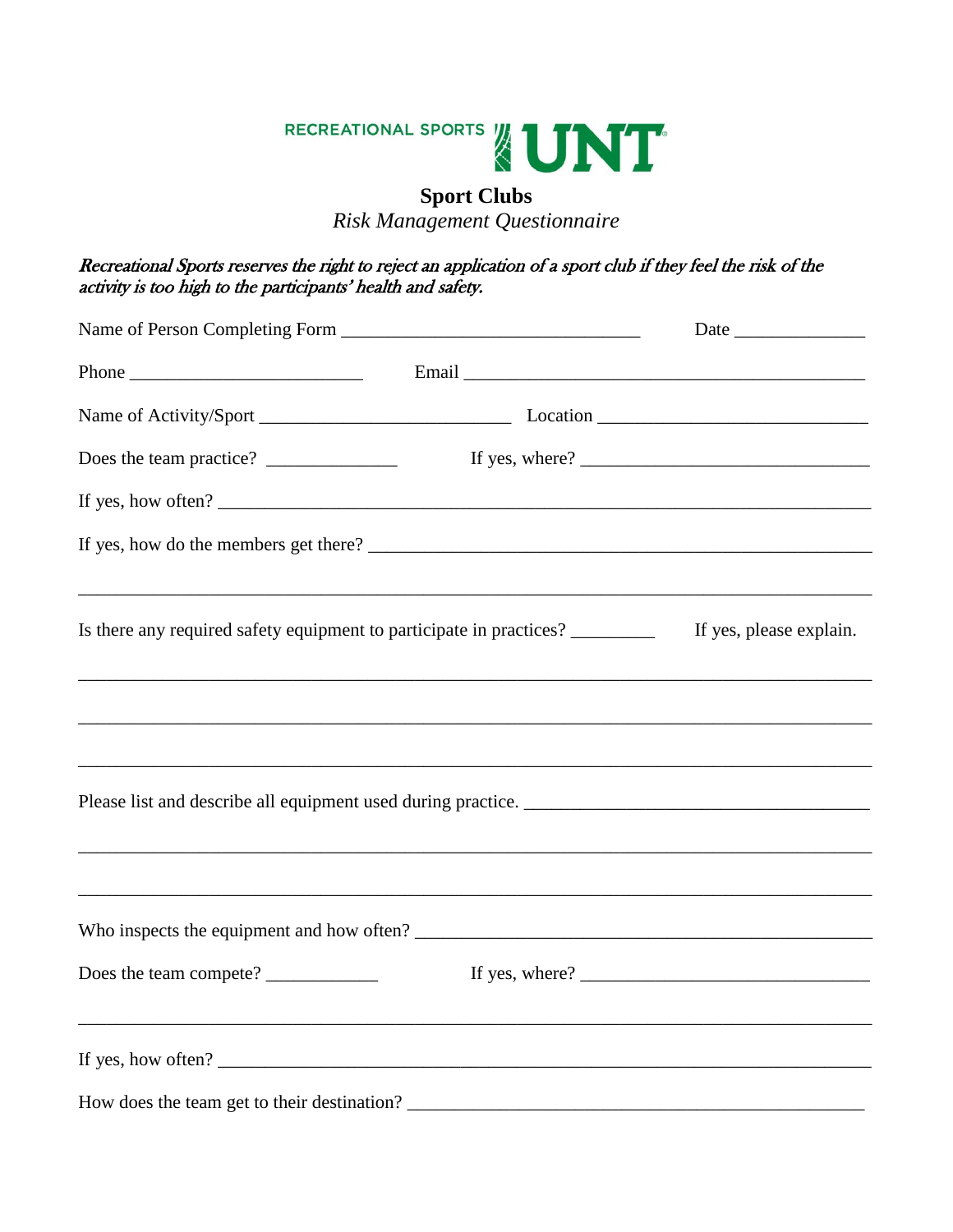If individual cars are taken, do the same cars and same drivers usually transport the team to compete? If no, how many different drivers and vehicles travel during a given year?

\_\_\_\_\_\_\_\_\_\_\_\_\_\_\_\_\_\_\_\_\_\_\_\_\_\_\_\_\_\_\_\_\_\_\_\_\_\_\_\_\_\_\_\_\_\_\_\_\_\_\_\_\_\_\_\_\_\_\_\_\_\_\_\_\_\_\_\_\_\_\_\_\_\_\_\_\_\_\_\_\_\_\_\_\_ Is there safety equipment required to compete? \_\_\_\_\_\_\_\_\_\_\_\_\_\_\_\_\_\_\_\_\_\_\_\_\_\_\_\_\_\_\_\_\_\_\_\_\_\_\_\_\_\_\_\_\_\_\_\_\_\_\_\_\_\_\_\_\_\_\_\_\_\_\_\_\_\_\_\_\_\_\_\_\_\_\_\_\_\_\_\_\_\_\_\_\_ If yes, who inspects the equipment prior to competition? \_\_\_\_\_\_\_\_\_\_\_\_\_\_\_\_\_\_\_\_\_\_\_\_\_\_\_\_\_\_\_\_\_\_\_\_\_\_\_ Does the team/you belong to an association, conference, or league? \_\_\_\_\_\_\_\_\_\_\_\_\_\_\_\_\_\_\_\_\_\_\_\_\_\_\_\_\_\_ If yes please specify, no abbreviations please. \_\_\_\_\_\_\_\_\_\_\_\_\_\_\_\_\_\_\_\_\_\_\_\_\_\_\_\_\_\_\_\_\_\_\_\_\_\_\_\_\_\_\_\_\_\_\_\_\_\_\_\_\_\_\_\_\_\_\_\_\_\_\_\_\_\_\_\_\_\_\_\_\_\_\_\_\_\_\_\_ Does the organization offer insurance or require insurance, please explain? If so, what does the insurance cover, please attach a copy of the policy. \_\_\_\_\_\_\_\_\_\_\_\_\_\_\_\_\_\_\_\_\_\_\_\_\_\_\_\_\_\_\_\_\_\_\_\_\_\_\_\_\_\_\_\_\_\_\_\_\_\_\_\_\_\_\_\_\_\_\_\_\_\_\_\_\_\_\_\_\_\_\_\_\_\_\_\_\_\_\_\_\_\_\_\_\_ \_\_\_\_\_\_\_\_\_\_\_\_\_\_\_\_\_\_\_\_\_\_\_\_\_\_\_\_\_\_\_\_\_\_\_\_\_\_\_\_\_\_\_\_\_\_\_\_\_\_\_\_\_\_\_\_\_\_\_\_\_\_\_\_\_\_\_\_\_\_\_\_\_\_\_\_\_\_\_\_\_\_\_\_ Please provide contact information for insurance or league headquarters. \_\_\_\_\_\_\_\_\_\_\_\_\_\_\_\_\_\_\_\_\_\_\_\_\_\_ \_\_\_\_\_\_\_\_\_\_\_\_\_\_\_\_\_\_\_\_\_\_\_\_\_\_\_\_\_\_\_\_\_\_\_\_\_\_\_\_\_\_\_\_\_\_\_\_\_\_\_\_\_\_\_\_\_\_\_\_\_\_\_\_\_\_\_\_\_\_\_\_\_\_\_\_\_\_\_\_\_\_\_\_\_ Is instruction provided? If yes, please specify qualifications and/or certifications required to instruct. \_\_\_\_\_\_\_\_\_\_\_\_\_\_\_\_\_\_\_\_\_\_\_\_\_\_\_\_\_\_\_\_\_\_\_\_\_\_\_\_\_\_\_\_\_\_\_\_\_\_\_\_\_\_\_\_\_\_\_\_\_\_\_\_\_\_\_\_\_\_\_\_\_\_\_\_\_\_\_\_\_\_\_\_\_ \_\_\_\_\_\_\_\_\_\_\_\_\_\_\_\_\_\_\_\_\_\_\_\_\_\_\_\_\_\_\_\_\_\_\_\_\_\_\_\_\_\_\_\_\_\_\_\_\_\_\_\_\_\_\_\_\_\_\_\_\_\_\_\_\_\_\_\_\_\_\_\_\_\_\_\_\_\_\_\_\_\_\_\_

Please list any risks associated with competing the activity. Please be specific about facility hazards, physical contact, any dangers to spectators, any common injuries associated with the sport, and any extreme cases. We must cover all possibilities for risk management purposes. Please be as specific as possible. Ex: Swimming-drowning, slipping on deck, hitting head on diving board, colliding with other swimmer, diving in shallow water, etc.

\_\_\_\_\_\_\_\_\_\_\_\_\_\_\_\_\_\_\_\_\_\_\_\_\_\_\_\_\_\_\_\_\_\_\_\_\_\_\_\_\_\_\_\_\_\_\_\_\_\_\_\_\_\_\_\_\_\_\_\_\_\_\_\_\_\_\_\_\_\_\_\_\_\_\_\_\_\_\_\_\_\_\_\_\_

\_\_\_\_\_\_\_\_\_\_\_\_\_\_\_\_\_\_\_\_\_\_\_\_\_\_\_\_\_\_\_\_\_\_\_\_\_\_\_\_\_\_\_\_\_\_\_\_\_\_\_\_\_\_\_\_\_\_\_\_\_\_\_\_\_\_\_\_\_\_\_\_\_\_\_\_\_\_\_\_\_\_\_\_\_

\_\_\_\_\_\_\_\_\_\_\_\_\_\_\_\_\_\_\_\_\_\_\_\_\_\_\_\_\_\_\_\_\_\_\_\_\_\_\_\_\_\_\_\_\_\_\_\_\_\_\_\_\_\_\_\_\_\_\_\_\_\_\_\_\_\_\_\_\_\_\_\_\_\_\_\_\_\_\_\_\_\_\_\_\_